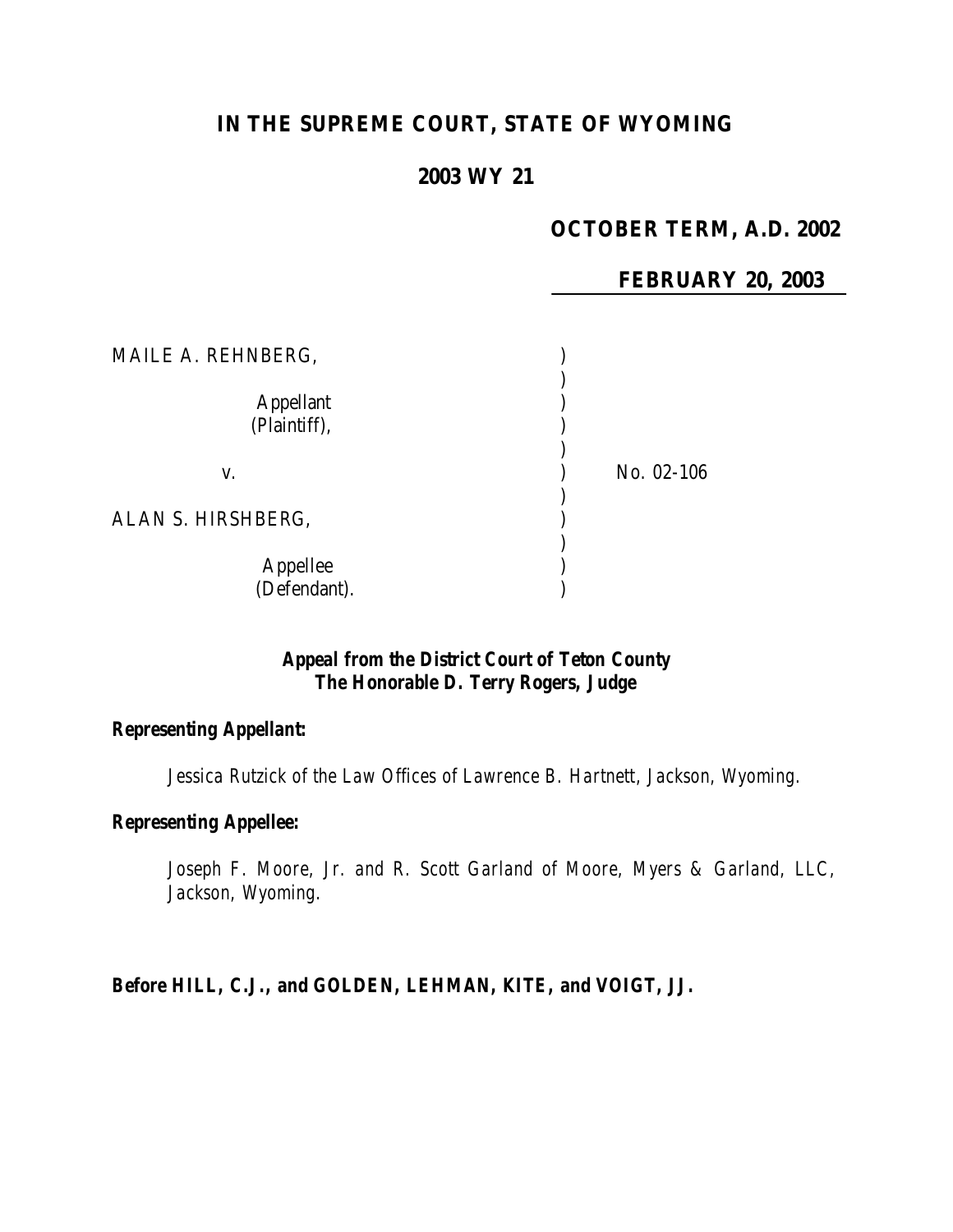#### **VOIGT, Justice.**

[¶1] Maile A. Rehnberg (Rehnberg) appeals from the district court's Order Granting Defendant's Motion to Dismiss. Rehnberg's complaint alleged breach of a real estate sales contract, breach of the covenant of good faith and fair dealing, and tortious interference with contract, and also sought contractual attorney's fees. We affirm the district court's dismissal of the complaint pursuant to W.R.C.P. 12(b)(6) for failure to state a claim upon which relief can be granted.

#### **ISSUES**

[¶2] Rehnberg raises the following issues:

1. Is paragraph 12 of Attachment "A" to the contract ambiguous?

2. Does the complaint allege facts that, if taken as true, establish a cause of action for breach of contract, breach of the duty of good faith and fair dealing and contractual attorney's fees?

3. Does the complaint allege facts that, if taken as true, establish a cause of action for tortious interference with contract?

[¶3] The appellee, Alan S. Hirshberg (Hirshberg), does not present a separate list of issues, but raises the following additional arguments in his appellate brief:

- 1. Did the contract merge into the warranty deed?
- 2. Did a condition precedent fail to occur?
- 3. Are Rehnberg's claims barred by the statute of frauds?
- 4. Was there a lack of consideration?<sup>1</sup>

## **FACTS<sup>2</sup>**

[¶4] Hirshberg owned Lot 2 of McNeely Mountain subdivision in Teton County. In 1998, Hirshberg and others sued Countryside I, LLC for its alleged breach of contractual

 <sup>1</sup> Hirshberg's appellate brief lists eleven "legal arguments," but most are defenses to Rehnberg's claims rather than separate issues.

<sup>&</sup>lt;sup>2</sup> Because we are reviewing the dismissal of a complaint under W.R.C.P. 12(b)(6) for failure to state a claim upon which relief can be granted, we accept as true all the facts alleged in the complaint, and examine those facts in the light most favorable to Rehnberg. *Feltner v. Casey Family Program*, 902 P.2d 206, 207 (Wyo. 1995).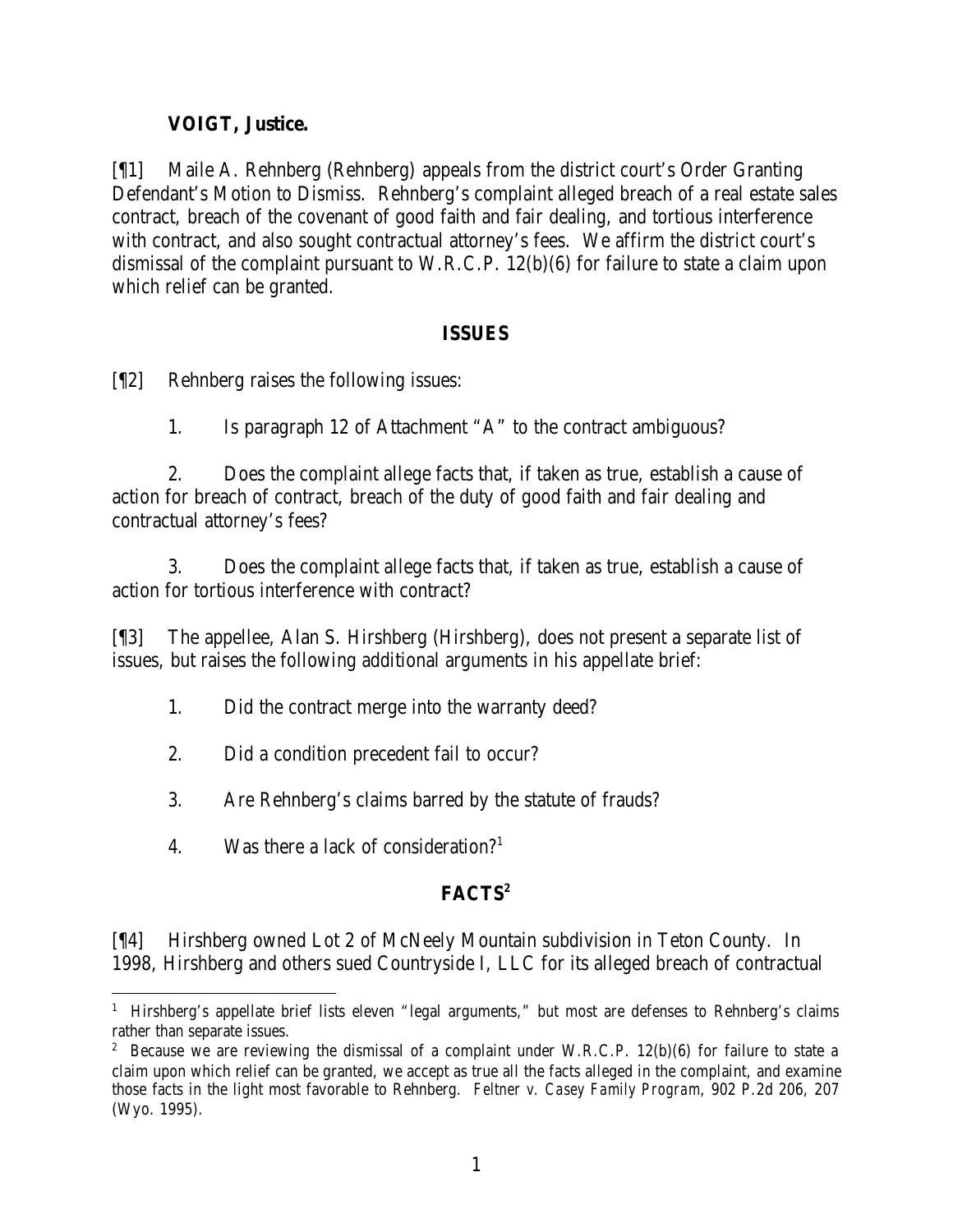duties to honor licenses to fish along certain creeks and to honor use agreements for the dining lodge and other facilities located within Crescent H Guest Ranch.<sup>3</sup> Hirshberg's interest in the fishing licenses and use agreements derived from his ownership of Lot 2. The civil action against Countryside seeks, among other things, specific performance with respect to the fishing licenses and use agreements.

[¶5] In 1999, Hirshberg listed Lot 2 for sale, with an asking price of \$895,000.00 with the Crescent H fishing rights, and \$595,000.00 without those fishing rights. The property was again listed for sale, with the same asking prices, in January 2000. Later in 2000, Hirshberg again listed Lot 2 for sale, this time with an asking price of \$649,000.00 and no mention of fishing rights. In September 2000, after Rehnberg's initial offer to purchase Lot 2 expired, Hirshberg listed it again, this time with an asking price of \$895,000.00. Later in September 2000, Rehnberg offered to purchase Lot 2 for \$735,000.00. The offer was contained in a standard form Contract to Buy and Sell Real Estate. During the negotiations that followed, Hirshberg and his real estate agent told Rehnberg that she would have the right to substitute herself for Hirshberg in the Countryside case. On October 25, 2000, Hirshberg accepted Rehnberg's counteroffer of \$795,000.00. Paragraph 12 of Attachment "A" to the Contract to Buy and Sell Real Estate reads as follows:

> This offer is based upon said property being sold without any fishing rights. However, should litigation, which is currently underway, result in fishing rights, Seller agrees to transfer all fishing rights to Buyer.

[¶6] At closing, Rehnberg was not provided with any written assignments of the fishing rights or use agreements. During the next few months, her attempts to contact Hirshberg or his attorney to obtain such assignments were unsuccessful. In May 2001, Michael Olin (Olin) offered to purchase Lot 2 from Rehnberg, but he wanted an assignment of the fishing rights and use agreements. In response to a communication from Rehnberg to Hirshberg's realtor, Hirshberg informed Rehnberg and Olin that he would provide Rehnberg with an assignment of the fishing rights for \$125,000.00, would provide Olin with an assignment of the fishing rights and use agreements for an additional \$75,000.00 plus another \$50,000.00 in the event the Countryside lawsuit was successfully resolved.

[¶7] As a result of Hirshberg's demands for additional payments, Olin withdrew his offer to purchase Lot 2. Hirshberg continues to pursue his own interests in the Countryside lawsuit, including damages for "deprivation of use, preclusion from the fishing lands, inability to use the club facilities, and diminution in value of his real property holdings

 3 For a detailed analysis of this controversy, *see Masinter v. Markstein*, 2002 WY 64, ¶¶ 3-5, 45 P.3d 237, 239-40 (Wyo. 2002).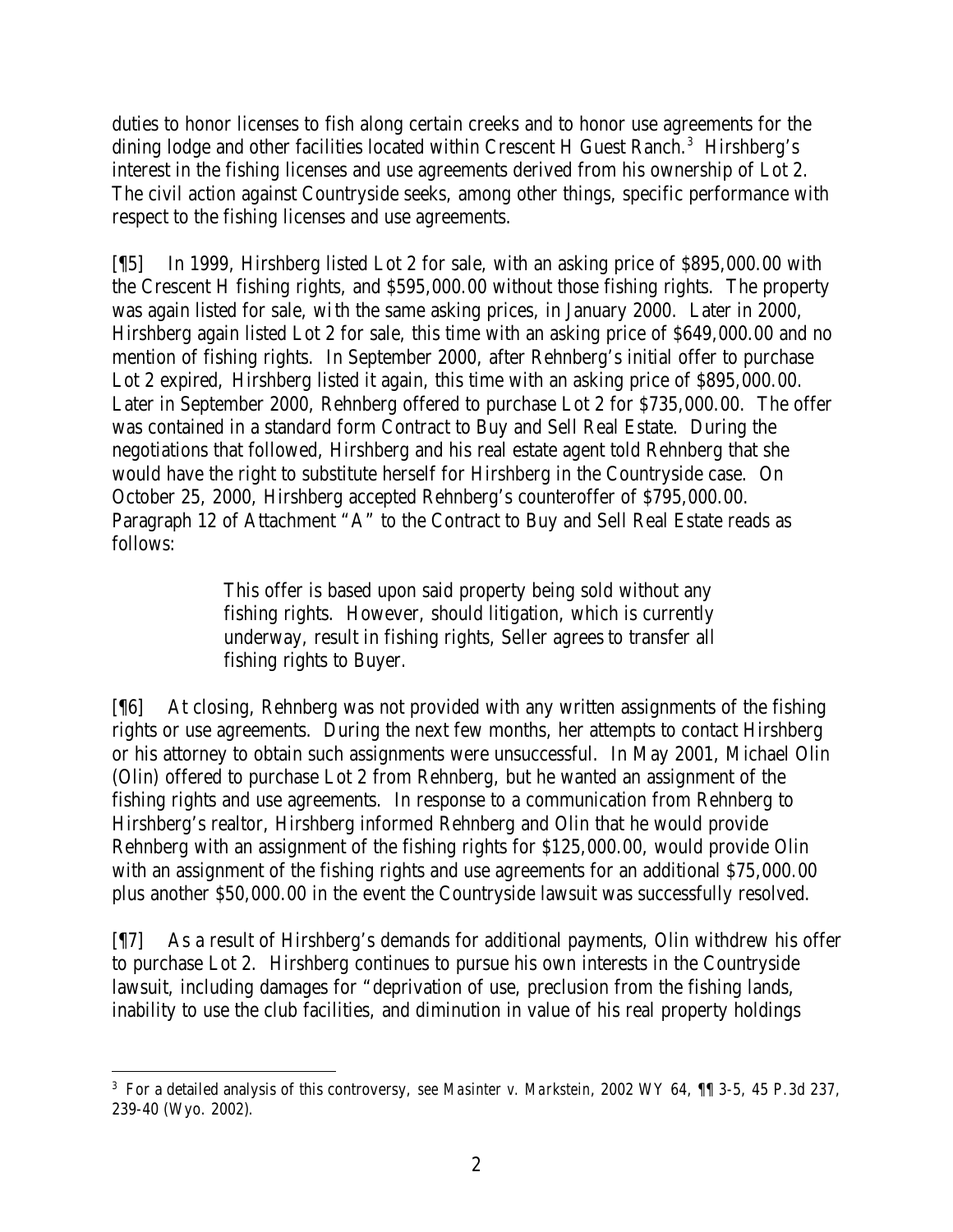. . .," but is not pursuing Rehnberg's interest in obtaining a fishing license and use agreement.

#### **STANDARD OF REVIEW**

[¶8] Hirshberg filed a Motion to Dismiss based on W.R.C.P. 12(b)(6), which provides for a motion alleging "failure to state a claim upon which relief can be granted[.]" We recently restated our standard of review applicable to the dismissal of claims under this rule:

> "When claims are dismissed under W.R.C.P. 12(b)(6), this Court accepts the facts stated in the complaint as true and views them in the light most favorable to the plaintiff. Such a dismissal will be sustained only when it is certain from the face of the complaint that the plaintiff cannot assert any facts that would entitle him to relief. *Story v. State*, 2001 WY 3, ¶ 19, 15 P.3d 1066, ¶ 19 (Wyo.2001). Dismissal is a drastic remedy and is sparingly granted; nevertheless, we will sustain a W.R.C.P. 12(b)(6) dismissal when it is certain from the face of the complaint that the plaintiff cannot assert any set of facts that would entitle that plaintiff to relief. *Robinson v. Pacificorp*, 10 P.3d 1133, 1135-36 (Wyo.2000)."

*Manion v. Chase Manhattan Mortgage Corp*., 2002 WY 49, ¶ 6, 43 P.3d 576, 577 (Wyo. 2002) (*quoting Van Riper v. Oedekoven*, 2001 WY 58, ¶ 24, 26 P.3d 325, ¶ 24 (Wyo. 2001)).

[¶9] Our rules of contract construction are well known. First, we do not need to construe contracts that are not ambiguous. *Evans v. Farmers Ins. Exchange*, 2001 WY 110, ¶ 9, 34 P.3d 284, 286 (Wyo. 2001).

> Whether a contract is ambiguous is a question of law. *O'Quinn Enterprises [v. Central Wyoming Regional Water System Joint Powers Board]*, 975 P.2d [1062], 1064 [(Wyo.1999)]. When deciding whether a contract is ambiguous, we endeavor to determine the intention of the parties. *Wolter [v. Equitable Resources Energy Company, Western Region]*, 979 P.2d [948], 951 [(Wyo.1999)]. An ambiguity exists when a contract's language conveys an obscure or double meaning. *Kirkwood v. CUNA Mutual Insurance Society*, 937 P.2d 206, 208 (Wyo.1997). When contract provisions are not ambiguous or uncertain, the document speaks for itself. 937 P.2d at 209. With an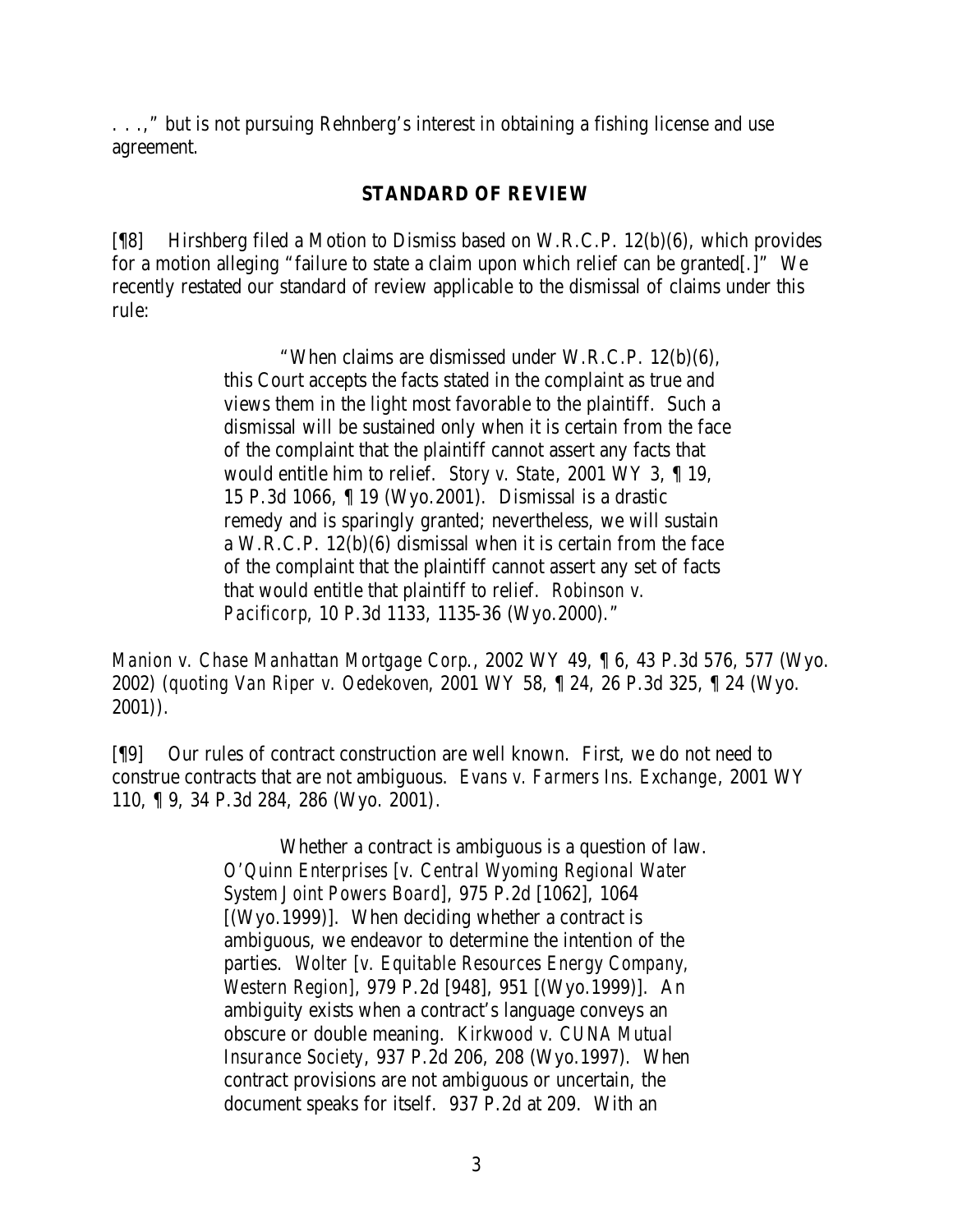unambiguous agreement, we secure the parties' intent from the words of the agreement as they are expressed within the four corners of the document. *Wolter*, 979 P.2d at 951. All conversations, contemporaneous negotiations, and parol agreements between the parties that occurred prior to the written agreement are merged into the written agreement. *O'Quinn Enterprises*, 975 P.2d at 1064. We turn to extrinsic evidence and rules of contract construction only when the contract language is ambiguous and its meaning is doubtful or uncertain. *Wolter*, 979 P.2d at 951.

*Sowerwine v. Keith*, 997 P.2d 1018, 1020 (Wyo. 2000). 4 And finally, a "district court judgment may be affirmed on any proper legal grounds supported by the record." *Bird v. Rozier,* 948 P.2d 888, 892 (Wyo. 1997).

#### **DISCUSSION**

[¶10] In his Memorandum of Points and Authorities in Support of Defendant's Motion to Dismiss, Hirshberg presented six theories: first, the contract specifically excepted fishing rights; second, the contract made no mention of any use agreements; third, the contract did not obligate him to represent Rehnberg in the Countryside lawsuit; fourth, the integration clause of the contract forbids modification of its terms by any alleged oral agreements or representations; fifth, the statute of frauds forbids modification of the contract by any alleged oral agreements or representations; and sixth, the provisions of the contract merged into the deed, leaving Rehnberg to look to the deed, and not to the contract. In her Response to Defendant's Motion to Dismiss, Rehnberg asserted first that the language of paragraph 12 of Attachment "A" creates a "current and continuing obligation" on Hirshberg's part to attempt to obtain the fishing rights or to allow Rehnberg to represent her own interests in the Countryside lawsuit. Next, relying on the "collateral obligations rule," Rehnberg argued that the contract provisions did not merge into the deed because the assignment of fishing rights would have had to occur after closing. Finally, Rehnberg contended that the integration clause is immaterial because the source of her rights is the ambiguous provisions of paragraph 12 of Attachment "A," rather than any oral representations or agreements.

[¶11] In its Order Granting Defendant's Motion to Dismiss, the district court found that "[a]ll of the claims [in the Complaint] are based on paragraph 12 of Attachment A to the Contract . . .." The district court then concluded that paragraph 12 was unambiguous, and that it "does not place any obligations on [Hirshberg] other than to transfer fishing rights if they are awarded in [the Countryside case]." Finally, the district court also emphasized

<sup>&</sup>lt;sup>4</sup> Although it is a minor distraction in the parties' briefing, we feel compelled to mention that extrinsic evidence is limited by the "parol evidence rule," not the "parole evidence rule."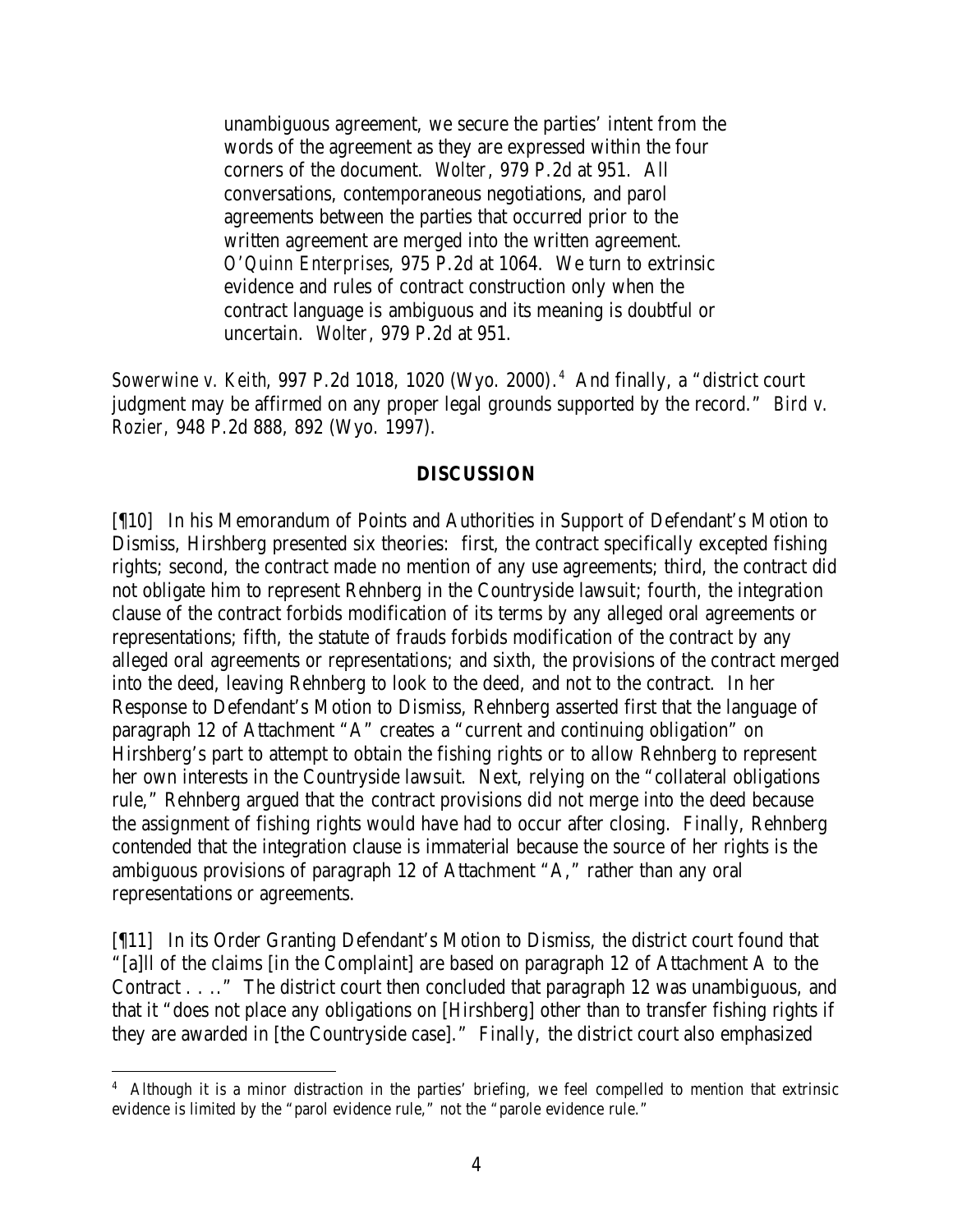paragraph XV of the Contract to Buy and Sell Real Estate, the integration clause, which provided as follows:

> All prior representations made in the negotiations of this sale have been incorporated herein, and there are no oral agreements or representations between Buyer, Seller or Brokers to modify the terms and conditions of this Contract.

[¶12] The nature of the district court's ruling raises the issue we find dispositive in this appeal. Rehnberg drafted a complaint relying solely on the contract for sale. When Hirshberg raised the merger defense, Rehnberg countered with legal and factual arguments as to why the merger doctrine should not be applied. Without directly ruling on the merger question, the district court based its dismissal on the contract for sale, which indicates that the district court agreed with Rehnberg that the contract for sale did not merge into the warranty deed. Rehnberg continues to assert on appeal that application of merger is inappropriate. Hirshberg likewise continues to argue to the contrary.

[¶13] A contract for the sale of realty is executory until closing, at which time the contract has been executed, it merges with the deed, and it is no longer separately enforceable. *Richardson v. Hardin,* 5 P.3d 793, 798 (Wyo. 2000); *40 North Corp. v. Morrell,* 964 P.2d 423, 426 (Wyo. 1998); *Bakken v. Price,* 613 P.2d 1222, 1227 (Wyo. 1980). Thereafter, the rights and obligations of the parties are controlled by the deed. *Bakken,* 613 P.2d at 1227. An exception to merger, called the "collateral obligations rule," provides that contractual obligations that are collateral to the transaction survive closing and may be enforced under the contract. *Richardson*, 5 P.3d at 799; *American Nat. Self Storage, Inc. v. Lopez-Aguiar,* 521 So.2d 303, 305 (Fla.App. 1988); and Lawrence Berger, *Merger by Deed—What Provisions of a Contract for the Sale of Land Survive the Closing?,* 21 Real Estate L.J. 22, 24 (1992). A collateral obligation is one that is not "deed-related." Lawrence Berger, *supra*, 21 Real Estate L.J. at 32. Deed-related provisions are those concerning "'title, possession [and] quantities or emblements of the land . . ..'" *Bakken,*  613 P.2d at 1232 (McClintock, J., concurring in part and dissenting in part) (*quoting Chavez v. Gomez*, 77 N.M. 341, 423 P.2d 31, 33 (1967)).

[¶14] To apply these concepts, we must review the pertinent facts set forth in the complaint. Once again, these facts are presented in the light most favorable to Rehnberg and are assumed to be true. Hirshberg advertised Lot 2 for sale. Rehnberg made an offer to purchase Lot 2. Negotiations ensued, during which Rehnberg was told that she would be able to substitute herself for Hirshberg in the Countryside lawsuit. Eventually, the parties signed the sale contract.

[¶15] Rehnberg contends that, in addition to the duty to convey Lot 2, the sale contract created three other duties on Hirshberg's part: the duty to assign the fishing rights, the duty to assign the Crescent H use agreement, and the duty actively to pursue Rehnberg's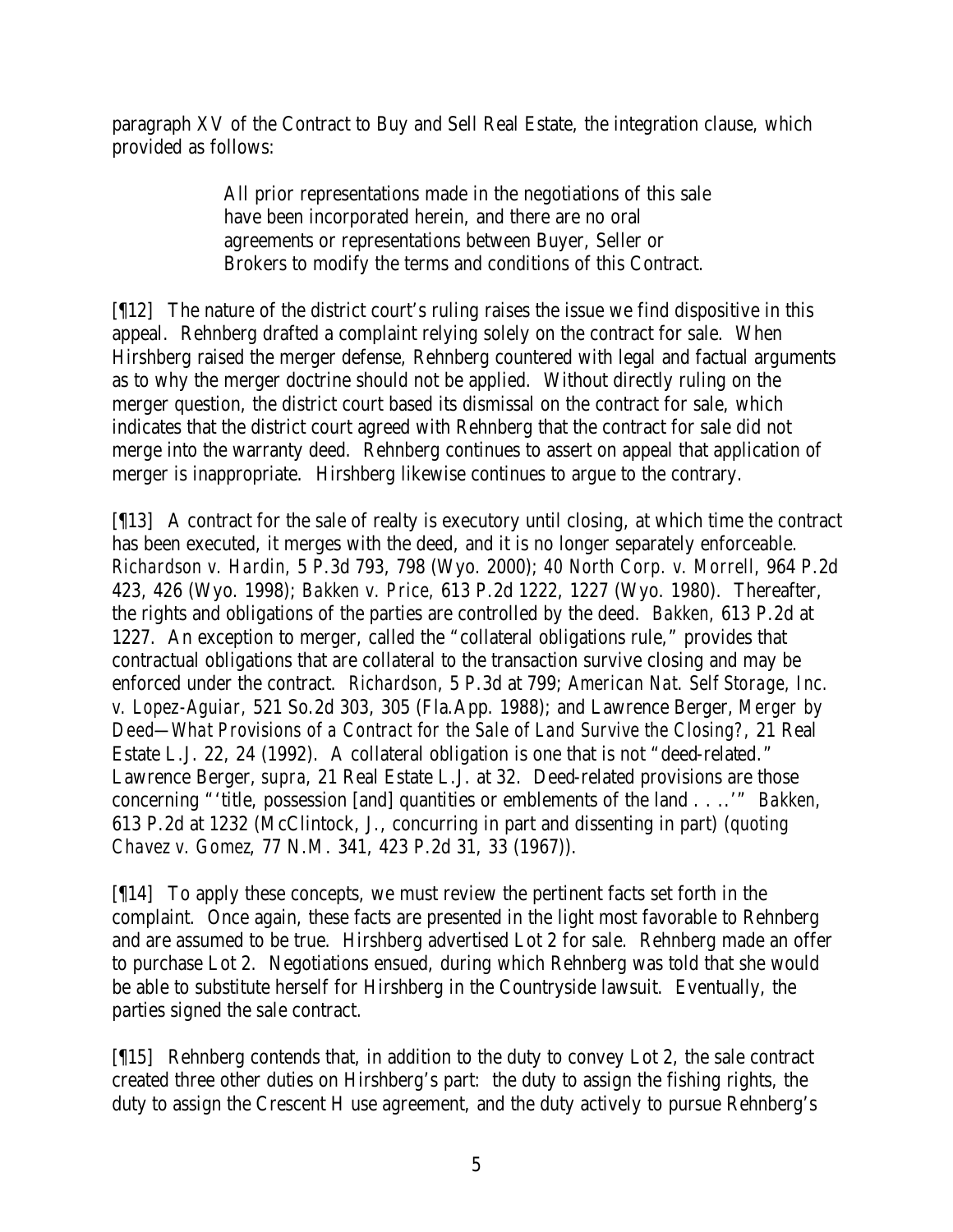interests in the Countryside lawsuit or to allow her to be substituted for Hirshberg in that lawsuit. Before we can determine whether any of these obligations merged with the deed, we must first determine whether they actually were created by the sale contract.

[¶16] The district court made the dual findings that the sale contract was unambiguous and that it was a fully integrated contract. We agree. The integration clause clearly established the parties' intent that the written terms contain their entire agreement, which is not to be modified by prior negotiations. Further, the pertinent portions of the sale contract are not ambiguous because the intent of the parties is clearly revealed in the words used. We see no double meanings or obscure language. In such case, the search for the parties' intent is limited to the four corners of the document, and such intent may not be modified or determined through parol evidence. *Goglio v. Star Valley Ranch Ass'n,* 2002 WY 94, ¶¶ 26, 31, 48 P.3d 1072, 1081, 1084 (Wyo. 2002); *Barlage v. Key Bank of Wyoming,* 892 P.2d 124, 127 (Wyo. 1995).

[¶17] The question then is whether the unambiguous language of the sale contract created any of the duties alleged by Rehnberg. Clearly, it did not. There was no mention whatsoever in the contract of the Crescent H use agreements. Fishing rights are specifically excluded from the sale. And any duty to assign fishing rights obtained in litigation was intended to arise only upon successful completion of that litigation. Had the parties intended to create an obligation on Hirshberg's part actively to pursue fishing rights on Rehnberg's behalf, or to help Rehnberg substitute herself for Hirshberg in the lawsuit, such easily could have been stated. It was not.

[¶18] Our conclusion that the purported duties were not created by the contract obviates any necessity to determine whether those duties merged into the deed. Perhaps that was the district court's rationale for not ruling specifically on the merger issue. At any rate, we conclude that the decision of the district court must be affirmed.

[¶19] One other issue requires mention. In her complaint, Rehnberg alleged that Hirshberg's interests in the fishing rights and use agreement derived from his ownership of Lot 2, and that those interests were appurtenant to Lot 2. That allegation is not pursued, however, and Rehnberg provides no cogent argument or citation to authority as to the effect, if any, of such appurtenant status. Consequently, we will not pursue a detailed analysis of the issue. *Eustice v. State*, 11 P.3d 897, 904 (Wyo. 2000).

### **CONCLUSION**

[¶20] The unambiguous and fully integrated contract for sale did not require Hirshberg to assign fishing rights or Crescent H use agreements to Rehnberg, nor did it require Hirshberg actively to pursue fishing rights on Rehnberg's behalf or to assist Rehnberg in substituting herself for Hirshberg in the Countryside lawsuit.